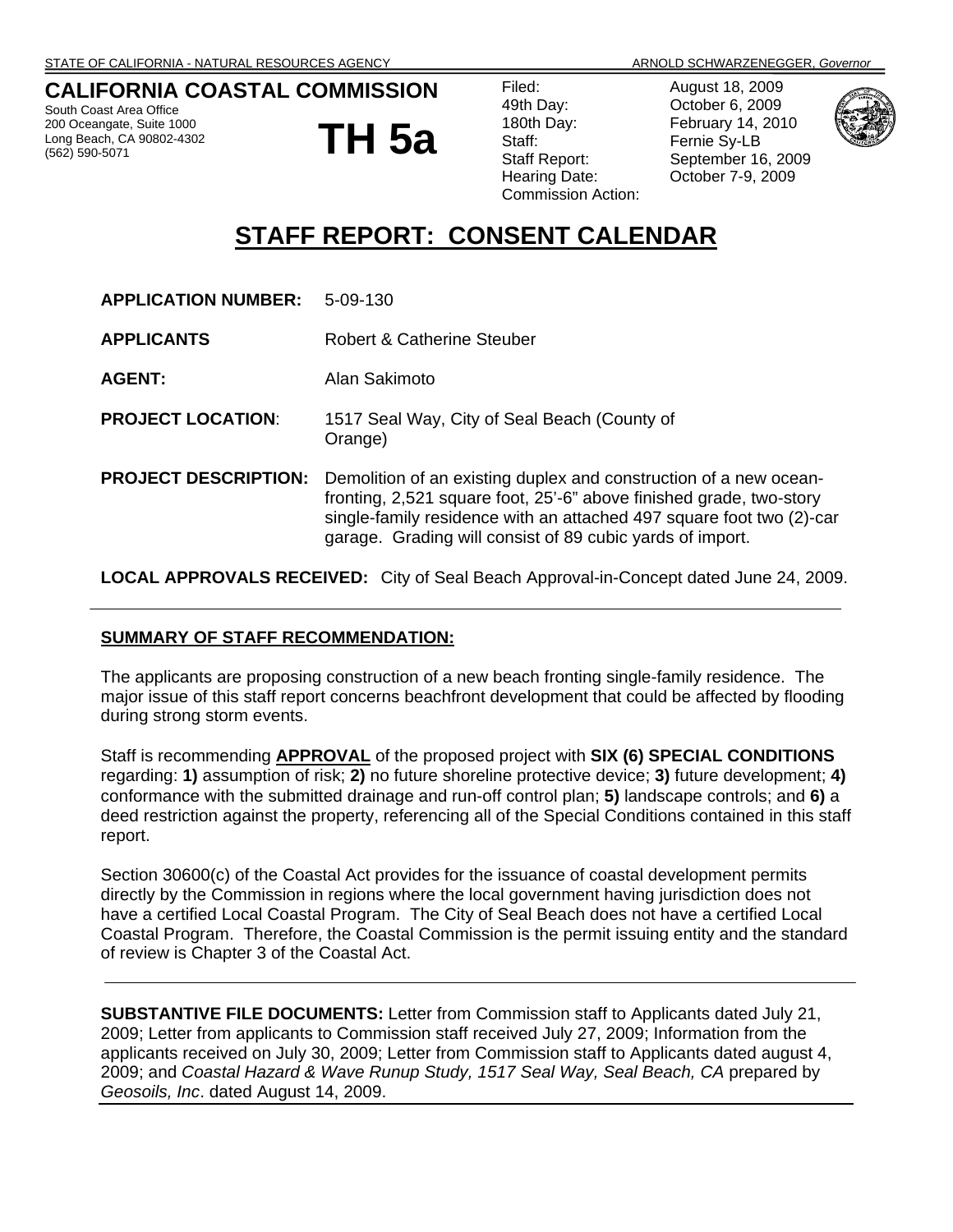#### **LIST OF EXHIBITS**

- 1. Location Map
- 2. Site Plan
- 3. Floor/Elevation Plans
- 4. Drainage/Landscape Plans

### **STAFF RECOMMENDATION:**

Staff recommends that the Commission **APPROVE** the permit application with special conditions.

#### **MOTION:**

*I move that the Commission approve the coastal development permit applications included on the consent calendar in accordance with the staff recommendations.*

Staff recommends a **YES** vote. Passage of this motion will result in approval of all the permits included on the consent calendar. The motion passes only by affirmative vote of a majority of the Commissioners present.

#### **RESOLUTION:**

## **I. APPROVAL WITH CONDITIONS**

The Commission hereby **APPROVES** a coastal development permit for the proposed development and adopts the findings set forth below on grounds that the development as conditioned will be in conformity with the policies of Chapter 3 of the Coastal Act and will not prejudice the ability of the local government having jurisdiction over the area to prepare a Local Coastal Program conforming to the provisions of Chapter 3. Approval of the permit complies with the California Environmental Quality Act because either 1) feasible mitigation measures and/or alternatives have been incorporated to substantially lessen any significant adverse effects of the development on the environment, or 2) there are no further feasible mitigation measures or alternatives that would substantially lessen any significant adverse impacts of the development on the environment.

## **II. STANDARD CONDITIONS**

- 1. Notice of Receipt and Acknowledgment. The permit is not valid and development shall not commence until a copy of the permit, signed by the permittee or authorized agent, acknowledging receipt of the permit and acceptance of the terms and conditions, is returned to the Commission office.
- 2. Expiration. If development has not commenced, the permit will expire two years from the date this permit is reported to the Commission. Development shall be pursued in a diligent manner and completed in a reasonable period of time. Application for extension of the permit must be made prior to the expiration date.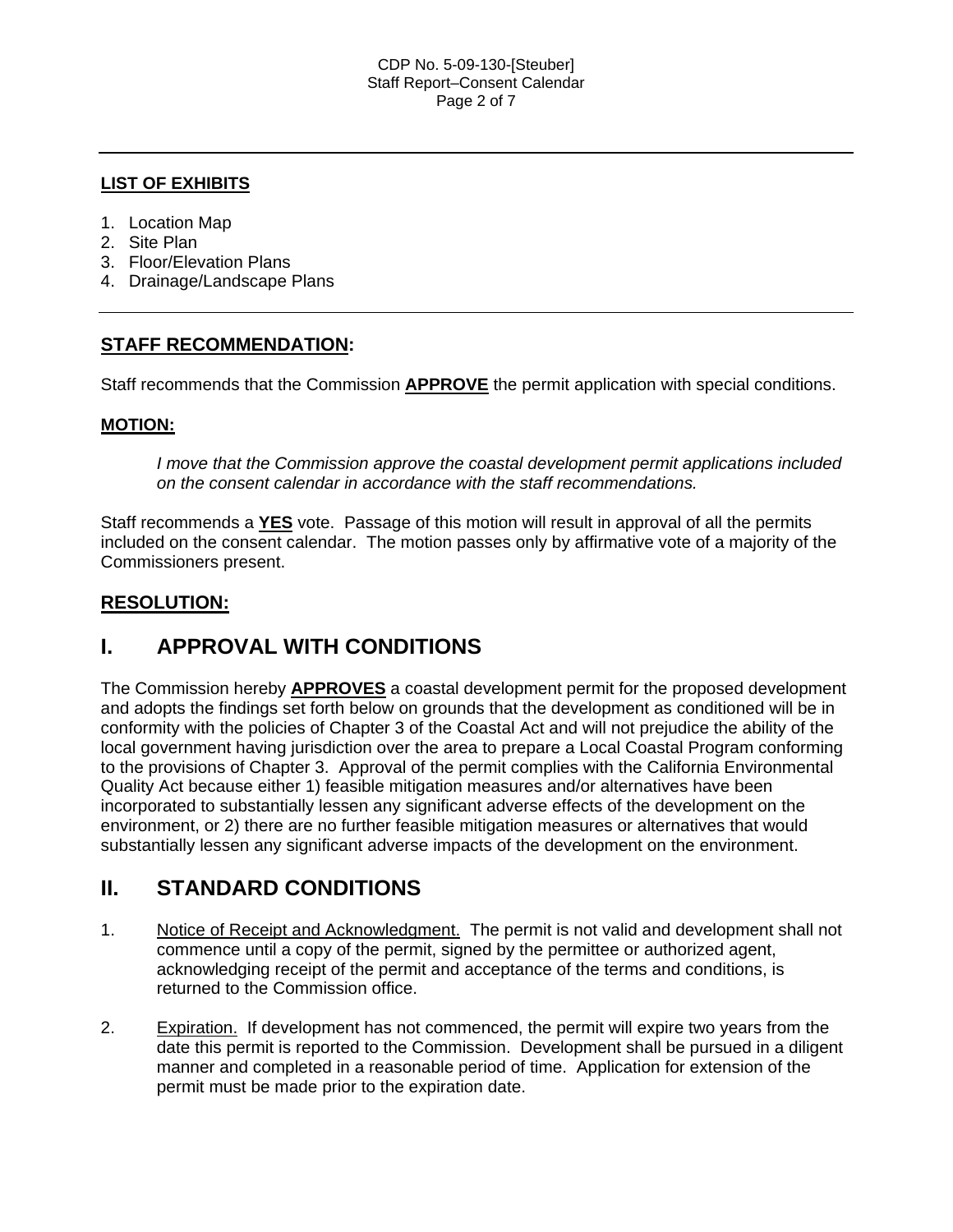#### CDP No. 5-09-130-[Steuber] Staff Report–Consent Calendar Page 3 of 7

- 3. Interpretation. Any questions of intent or interpretation of any condition will be resolved by the Executive Director or the Commission.
- 4. Assignment. The permit may be assigned to any qualified person, provided assignee files with the Commission an affidavit accepting all terms and conditions of the permit.
- 5. Terms and Conditions Run with the Land. These terms and conditions shall be perpetual, and it is the intention of the Commission and the permittee to bind all future owners and possessors of the subject property to the terms and conditions.

## **III. SPECIAL CONDITIONS**

#### **1. ASSUMPTION OF RISK, WAIVER OF LIABILITY AND INDEMNITY**

By acceptance of this permit, the applicants acknowledge and agree (i) that the site may be subject to hazards from flooding, wave uprush, erosion and sea level rise; (ii) to assume the risks to the applicants and the property that is the subject of this permit of injury and damage from such hazards in connection with this permitted development; (iii) to unconditionally waive any claim of damage or liability against the Commission, its officers, agents, and employees for injury or damage from such hazards; and (iv) to indemnify and hold harmless the Commission, its officers, agents, and employees with respect to the Commission's approval of the project against any and all liability, claims, demands, damages, costs (including costs and fees incurred in defense of such claims), expenses, and amounts paid in settlement arising from any injury or damage due to such hazards.

#### **2. NO FUTURE SHORELINE PROTECTIVE DEVICE**

- **A.** By acceptance of this permit, the applicants agree, on behalf of themselves and all other successors and assigns, that no shoreline protective device(s) shall ever be constructed to protect the development approved pursuant to Coastal Development Permit No. 5-09-130 including, but not limited to, the residence, garage, foundations, and patio, and any future improvements, in the event that the development is threatened with damage or destruction from waves, erosion, storm conditions, sea level rise or other natural hazards in the future. By acceptance of this permit, the applicants hereby waive, on behalf of themselves and all successors and assigns, any rights to construct such devices that may exist under Public Resources Code Section 30235.
- **B.** By acceptance of this permit, the applicants further agree, on behalf of themselves and all successors and assigns, that the landowners shall remove the development authorized by this permit, including the residence, garage, foundations, and patio, if any government agency has ordered that the structure is not to be occupied due to any of the hazards identified above. In the event that portions of the development fall to the beach before they are removed, the landowners shall remove all recoverable debris associated with the development from the beach and ocean and lawfully dispose of the material in an approved disposal site. Such removal shall require a coastal development permit.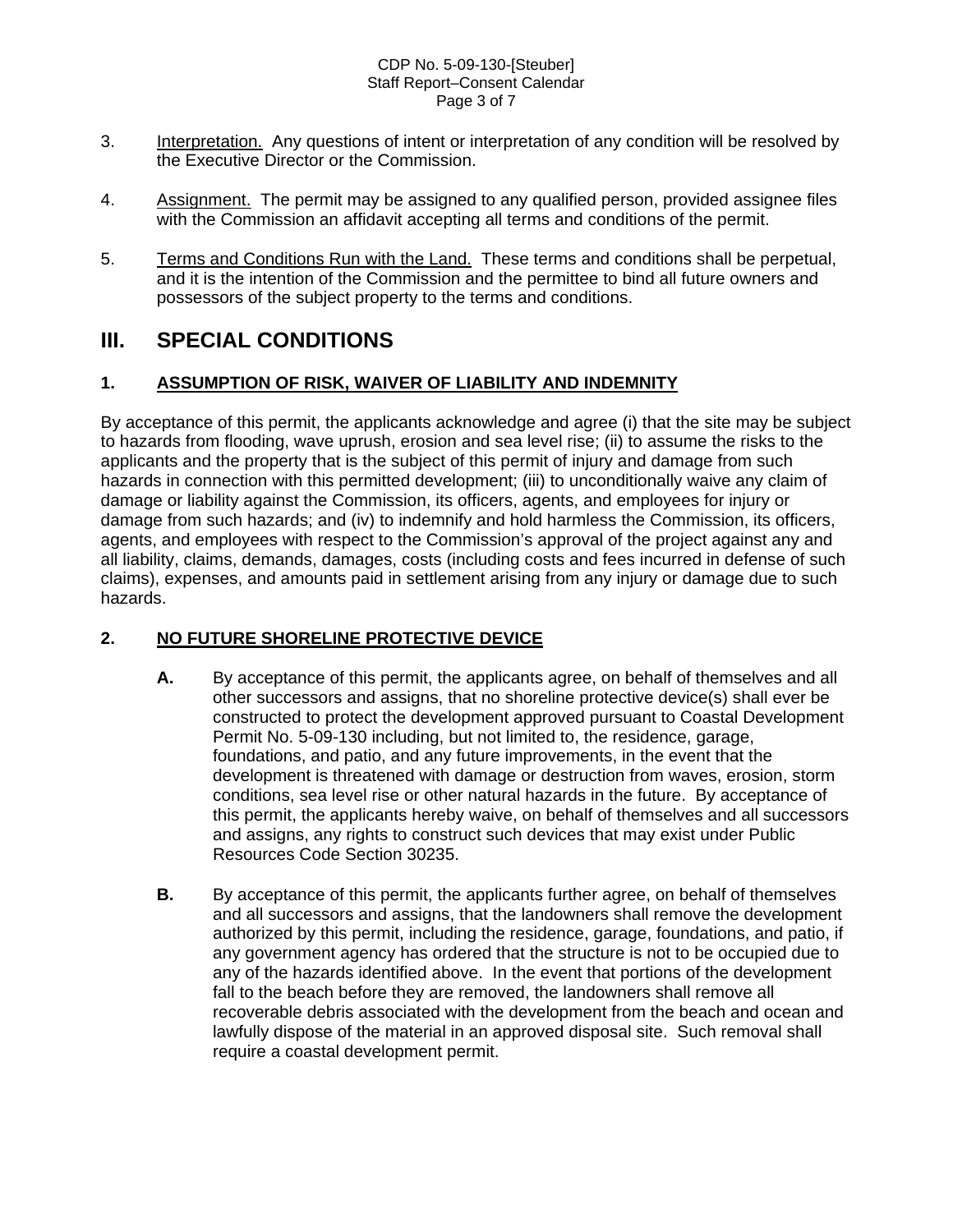### **3. FUTURE DEVELOPMENT**

This permit is only for the development described in Coastal Development Permit No. 5-09-130. Pursuant to Title 14 California Code of Regulations Section 13250(b)(6), the exemptions otherwise provided in Public Resources Code Section 30610(a) shall not apply to the development governed by Coastal Development Permit No. 5-09-130. Accordingly, any future improvements to the singlefamily house authorized by this permit, including but not limited to repair and maintenance identified as requiring a permit in Public Resources Section 30610(d) and Title 14 California Code of Regulations Sections 13252(a)-(b), shall require an amendment to Permit No. 5-09-130 from the Commission or shall require an additional coastal development permit from the Commission or from the applicable certified local government.

#### **4. DRAINAGE AND RUN-OFF CONTROL PLAN**

The applicants shall conform with the drainage and run-off control plan received on July 30, 2009 showing roof drainage and runoff from all impervious areas directed to permeable areas. Any proposed changes to the approved plan shall be reported to the Executive Director. No changes to the approved plan shall occur without a Commission amendment to this coastal development permit unless the Executive Director determines that no amendment is required.

#### **5. LANDSCAPING: DROUGHT TOLERANT AND NON INVASIVE PLANTS**

The applicant shall conform to the landscape plan received on July 30, 2009 showing vegetated landscaped areas consisting of native plants or non-native drought tolerant plants, which are noninvasive. Vegetated landscaped areas shall only consist of native plants or non-native drought tolerant plants, which are non-invasive. No plant species listed as problematic and/or invasive by the California Native Plant Society ([http://www.CNPS.org/\)](http://www.cnps.org/), the California Invasive Plant Council (formerly the California Exotic Pest Plant Council) [\(http://www.cal-ipc.org/\)](http://www.cal-ipc.org/), or as may be identified from time to time by the State of California shall be employed or allowed to naturalize or persist on the site. No plant species listed as a "noxious weed" by the State of California or the U.S. Federal Government shall be utilized within the property. All plants shall be low water use plants as identified by California Department of Water Resources (See: <http://www.owue.water.ca.gov/docs/wucols00.pdf>).

#### **6. DEED RESTRICTION**

**PRIOR TO ISSUANCE OF THE COASTAL DEVELOPMENT PERMIT**, the applicants shall submit to the Executive Director for review and approval documentation demonstrating that the landowners have executed and recorded against the parcel(s) governed by this permit a deed restriction, in a form and content acceptable to the Executive Director: (1) indicating that, pursuant to this permit, the California Coastal Commission has authorized development on the subject property, subject to terms and conditions that restrict the use and enjoyment of that property; and (2) imposing the Special Conditions of this permit as covenants, conditions and restrictions on the use and enjoyment of the Property. The deed restriction shall include a legal description of the entire parcel or parcels governed by this permit. The deed restriction shall also indicate that, in the event of an extinguishment or termination of the deed restriction for any reason, the terms and conditions of this permit shall continue to restrict the use and enjoyment of the subject property so long as either this permit or the development it authorizes, or any part, modification, or amendment thereof, remains in existence on or with respect to the subject property.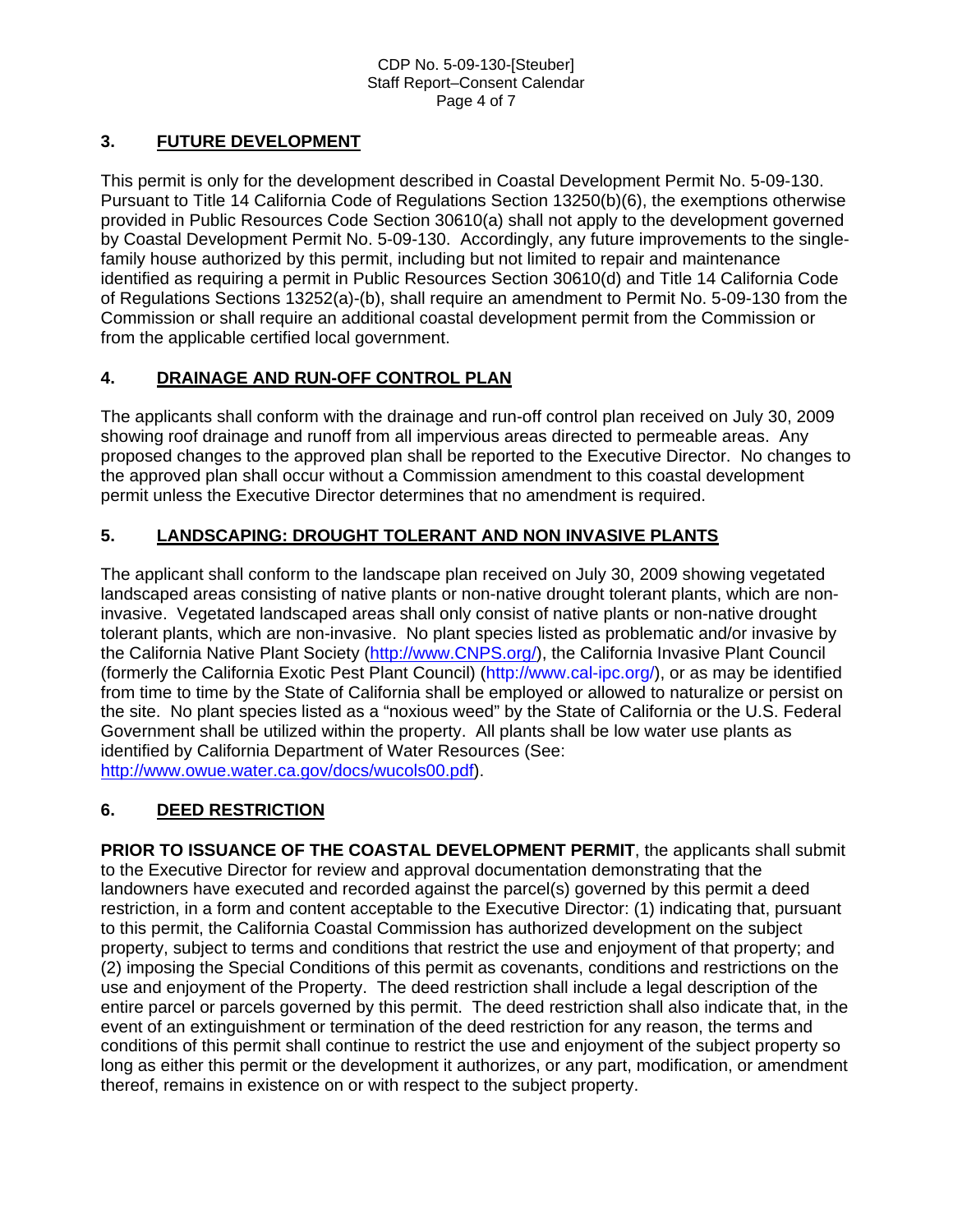## **IV. FINDINGS AND DECLARATIONS:**

The Commission hereby finds and declares:

#### **A. PROJECT LOCATION AND DESCRIPTION**

The subject site is located at 1517 Seal Way within the City of Seal Beach, Orange County (Exhibits# 1-2). The lot size is approximately 3,150 square feet and is currently zoned as Residential High Density in the City of Seal Beach Zoning Code (not certified by the Commission). The site is located between the first public road and the sea on a lot adjacent to and inland of a public beachfront walkway. The project is sited within an existing urban residential area, located southeast (downcoast) of the Seal Beach Pier and immediately upcoast of the Anaheim Bay jetty. There is an approximately 350 foot wide sandy beach between the subject property and the mean high tide line. Due to its beachfront location, the project site may be potentially exposed to the hazard of wave uprush during a severe storm event.

The applicant is proposing to demolish an existing duplex and construct a new ocean-fronting, 2,521 square foot, 25'-6" above finished grade, two-story single-family residence with an attached 497 square foot two (2)-car garage (Exhibits# 3-4). Grading will consist of 89 cubic yards of import. In addition, the applicant is proposing a 6' high wrought iron fence along the east side property line and also 5'-6" block fence along the south side property line facing the beachfront public lateral accessway (walkway).

The proposed project will not have an adverse effect on public access. The project site is located along Seal Way, a beachfront public lateral accessway (walkway). The proposed project is consistent with the City's required setback from the seaward property line and walkway. The setback of residential development located along this accessway varies, with some developments having a minimal setback and a patio between the house and the walkway, and others where the house has no setback from the walkway. However, minimal setback or no setback, all development located along the accessway does not encroach into the walkway. As proposed, the residential development will not encroach into the walkway (the 1<sup>st</sup> floor livable area will be setback 14'-6" from the accessway and the  $2^{nd}$  floor balcony will be setback 8' from the walkway). In addition, the Commission has found through previous permit actions in this area that the City's setback in this area (minimal setback or no setback) is acceptable for maintaining public access and is consistent with the pattern of development in the subject area. Vertical public access to the beach is available approximately 160' to the west of the project site at the Dolphin Avenue, street end.

The applicants are proposing water quality improvements as part of the proposed project, including on site drainage directed to permeable areas (Exhibit #4).

The applicant has stated that landscaping is proposed and plans have been submitted. The placement of any vegetation that is considered to be invasive which could supplant native vegetation should not be allowed. Invasive plants have the potential to overcome native plants and spread quickly. Invasive plants are generally those identified by the California Invasive Plant Council (http://www.cal-ipc.org/) and California Native Plant Society (www.CNPS.org) in their publications. Furthermore, any plants in the landscape plan should only be drought tolerant to minimize the use of water (and preferably native to coastal Orange County). The term drought tolerant is equivalent to the terms 'low water use' and 'ultra low water use' as defined and used by "A Guide to Estimating Irrigation Water Needs of Landscape Plantings in California" prepared by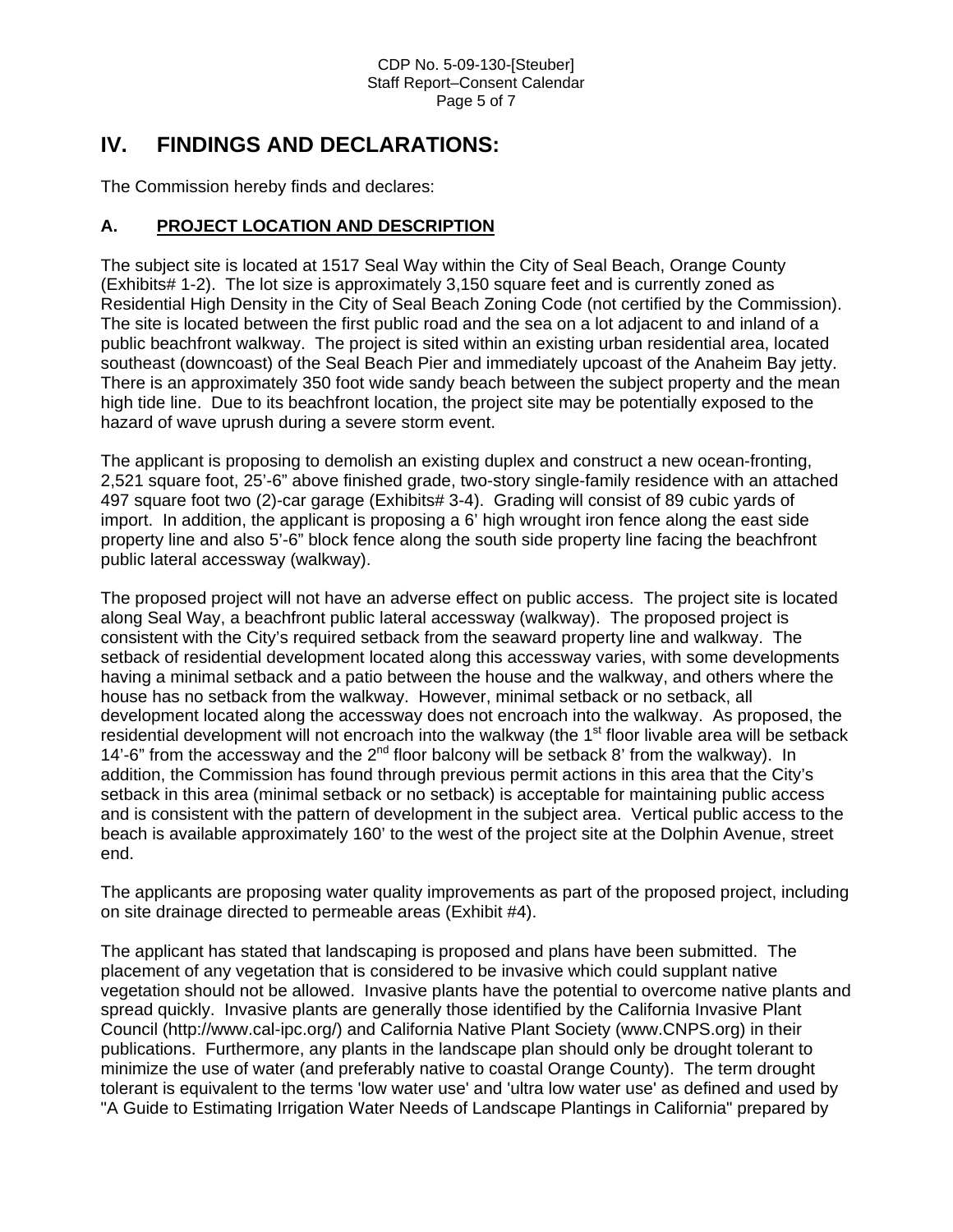#### CDP No. 5-09-130-[Steuber] Staff Report–Consent Calendar Page 6 of 7

University of California Cooperative Extension and the California Department of Water Resources dated August 2000 available at [http://www.owue.water.ca.gov/landscape/pubs/pubs.cfm.](http://www.owue.water.ca.gov/landscape/pubs/pubs.cfm) Commission staff has reviewed the submitted Landscaping Plan and determined that the submitted landscape plan consists of native or non-native drought tolerant plants, which are non-invasive. A special condition has been imposed requiring the applicant to comply with the plan submitted.

### **B. HAZARDS**

Development adjacent to the ocean is inherently hazardous. Development which may require a protective device in the future cannot be allowed due to the adverse impacts such devices have upon, among other things, public access, visual resources and shoreline processes. To minimize the project's impact on shoreline processes, and to minimize risks to life and property, the development has been conditioned to: require an appropriate set-back from the water; require a drainage and runoff control plan to direct, treat, and minimize the flow of water offsite; prohibit construction of protective devices (such as a seawall) in the future; and to require that the landowner and any successor-in-interest assume the risk of undertaking the development. As conditioned, the Commission finds that the development conforms to the requirements of Sections 30235 and 30253 of the Coastal Act regarding the siting of development in hazardous locations.

#### **C. DEVELOPMENT**

The development is located within an existing developed area and is compatible with the character and scale of the surrounding area. However, the proposed project raises concerns that future development of the project site potentially may result in a development which is not consistent with the Chapter 3 policies of the Coastal Act. To assure that future development is consistent with the Chapter 3 policies of the Coastal Act, the Commission finds that a future improvements special condition be imposed. As conditioned the development conforms with the Chapter 3 policies of the Coastal Act.

#### **D. PUBLIC ACCESS**

The proposed development will not affect the public's ability to gain access to, and/or to use the coast and nearby recreational facilities. Therefore, as proposed the development, as conditioned, conforms with Sections 30210 through 30214, Sections 30220 through 30224, and 30252 of the Coastal Act.

#### **E. WATER QUALITY**

The proposed development has a potential for a discharge of polluted runoff from the project site into coastal waters. The development, as proposed and as conditioned, incorporates design features to minimize the effect of construction and post-construction activities on the marine environment. These design features include, but are not limited to, the appropriate management of equipment and construction materials, reducing runoff through the use of permeable surfaces, the use of non-invasive drought tolerant vegetation to reduce and treat the runoff discharged from the site, and for the use of post-construction best management practices to minimize the project's adverse impact on coastal waters. Therefore, the Commission finds that the proposed development, as conditioned, conforms with Sections 30230 and 30231 of the Coastal Act regarding the protection of water quality to promote the biological productivity of coastal waters and to protect human health.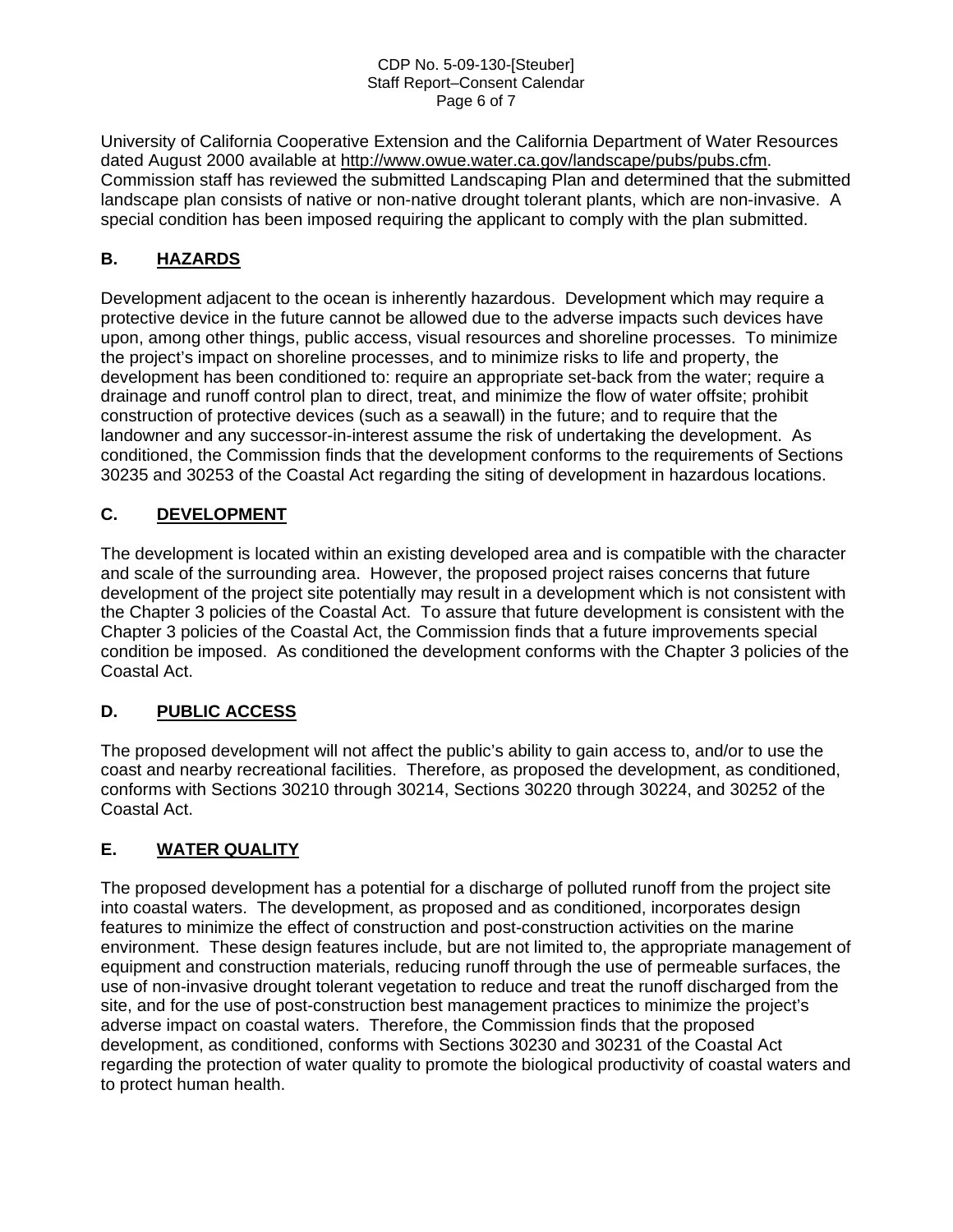### **F. DEED RESTRICTION**

To ensure that any prospective future owners of the property are made aware of the applicability of the conditions of this permit, the Commission imposes one additional condition requiring that the property owner record a deed restriction against the property, referencing all of the above Special Conditions of this permit and imposing them as covenants, conditions and restrictions on the use and enjoyment of the Property. Thus, as conditioned, any prospective future owner will receive actual notice of the restrictions and/or obligations imposed on the use and enjoyment of the land including the risks of the development and/or hazards to which the site is subject, and the Commission's immunity from liability.

#### **G. LOCAL COASTAL PROGRAM**

Section 30604 of the Coastal Act provides for the issuance of coastal development permits directly by the Commission in regions where the local government having jurisdiction does not have a certified local coastal program. The permit may only be issued if the Commission finds that the proposed development will not prejudice the ability of the local government to prepare a Local Coastal Program, which conforms with the Chapter 3 policies of the Coastal Act.

On July 28, 1983, the Commission denied the City of Seal Beach Land Use Plan (LUP) as submitted and certified it with suggested modifications. The City did not act on the suggested modifications within six months from the date of Commission action. Therefore, pursuant to Section 13537(b) of the California Code of Regulations, the Commission's certification of the land use plan with suggested modifications expired. The LUP has not been resubmitted for certification since that time.

The proposed development is consistent with the Chapter Three policies of the Coastal Act. Therefore, the Commission finds that the proposed development would not prejudice the ability of the City to prepare a certified coastal program consistent with the Chapter 3 policies of the Coastal Act.

#### **H. CALIFORNIA ENVIRONMENTAL QUALITY ACT**

As conditioned, there are no feasible alternatives or additional feasible mitigation measures available that would substantially lessen any significant adverse effect that the activity may have on the environment. Therefore, the Commission finds that the proposed project, as conditioned to mitigate the identified impacts, is the least environmentally damaging feasible alternative and can be found consistent with the requirements of the Coastal Act to conform to CEQA.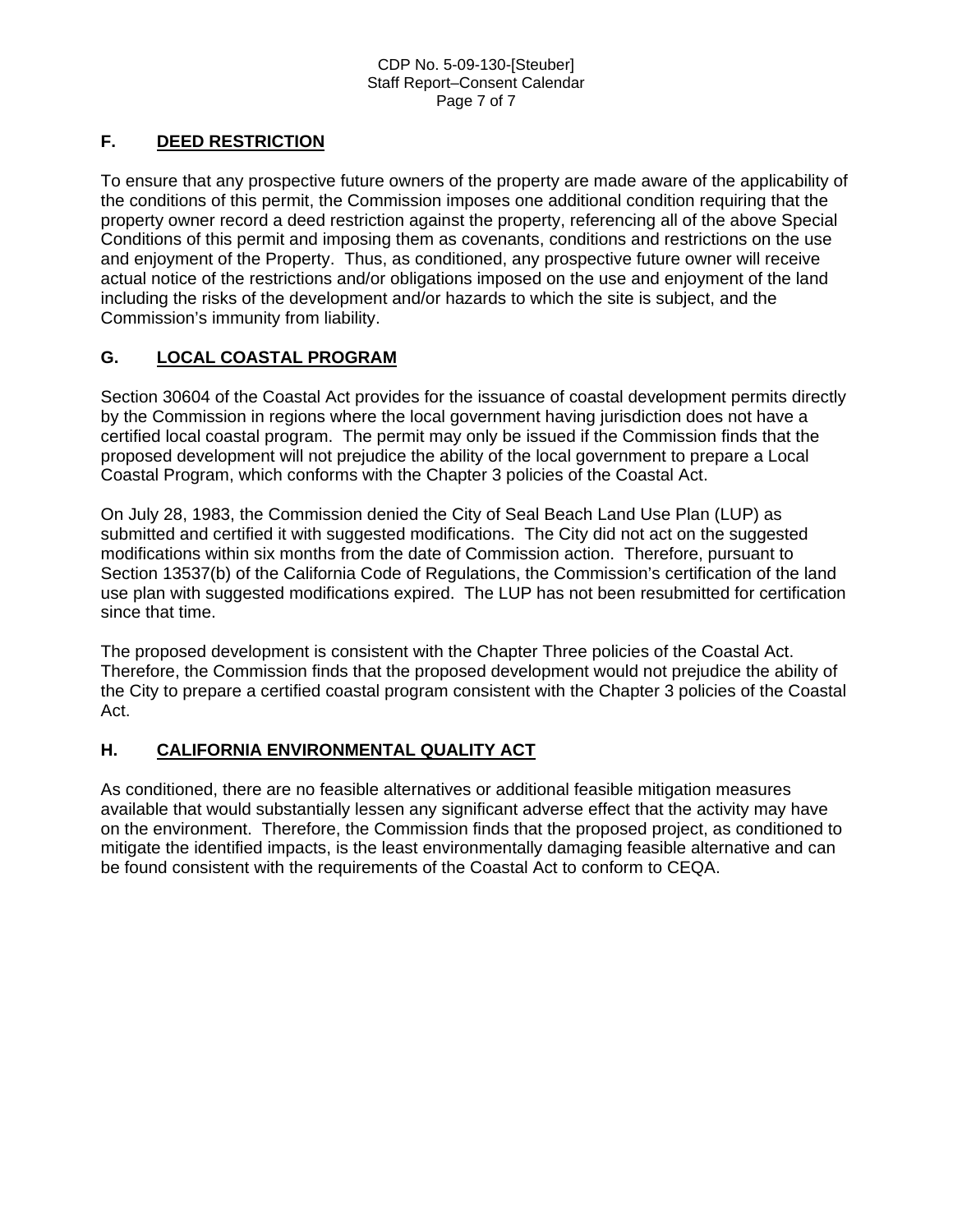

# RECEIVED

South Coast Region

8 2009 JUL

CALIFORNIA<br>COASTAL COMMISSION

## **COASTAL COMMISSION**

EXHIBIT # PAGE<sub>1</sub> OF\_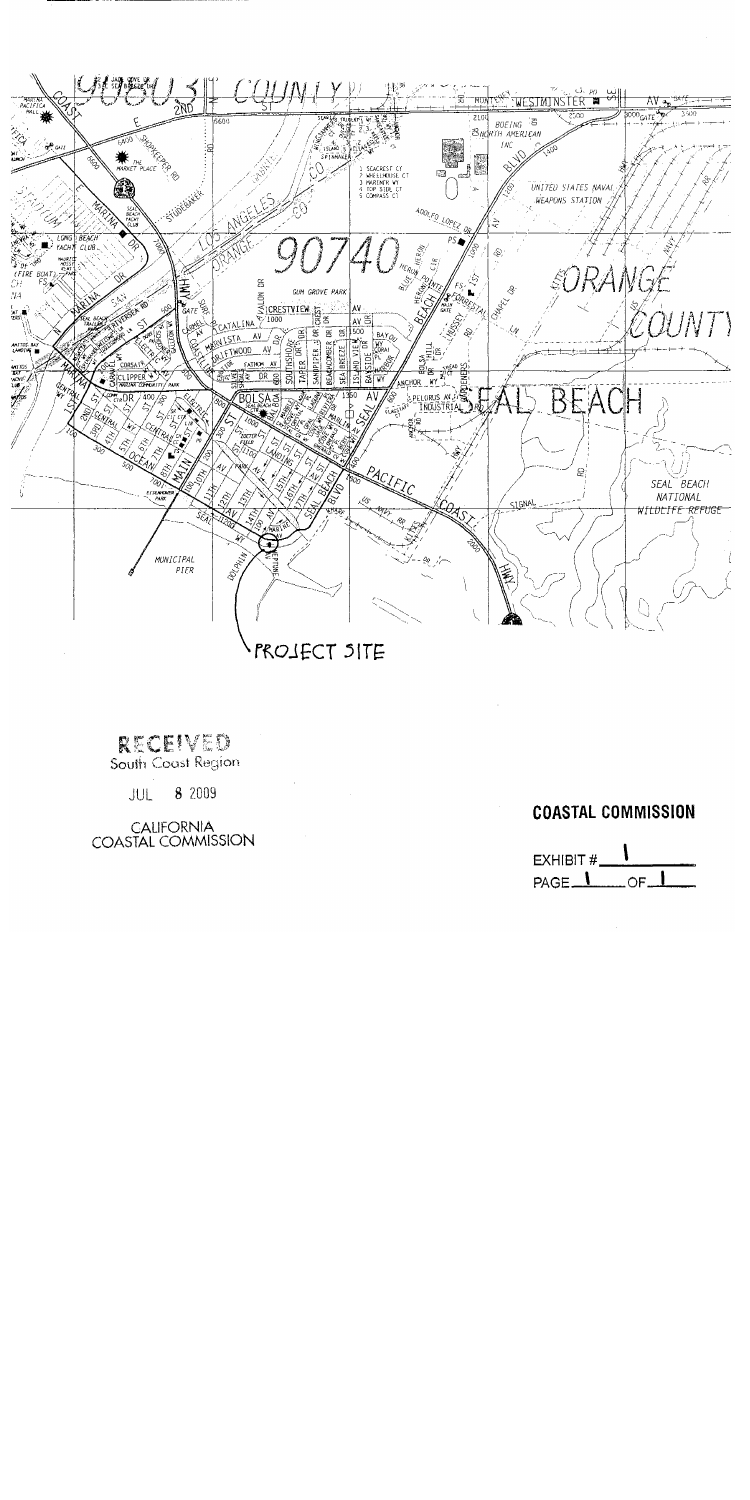

E

 $SCALE:$   $\frac{1}{1}$  =

# **COASTAL COMMISSION**

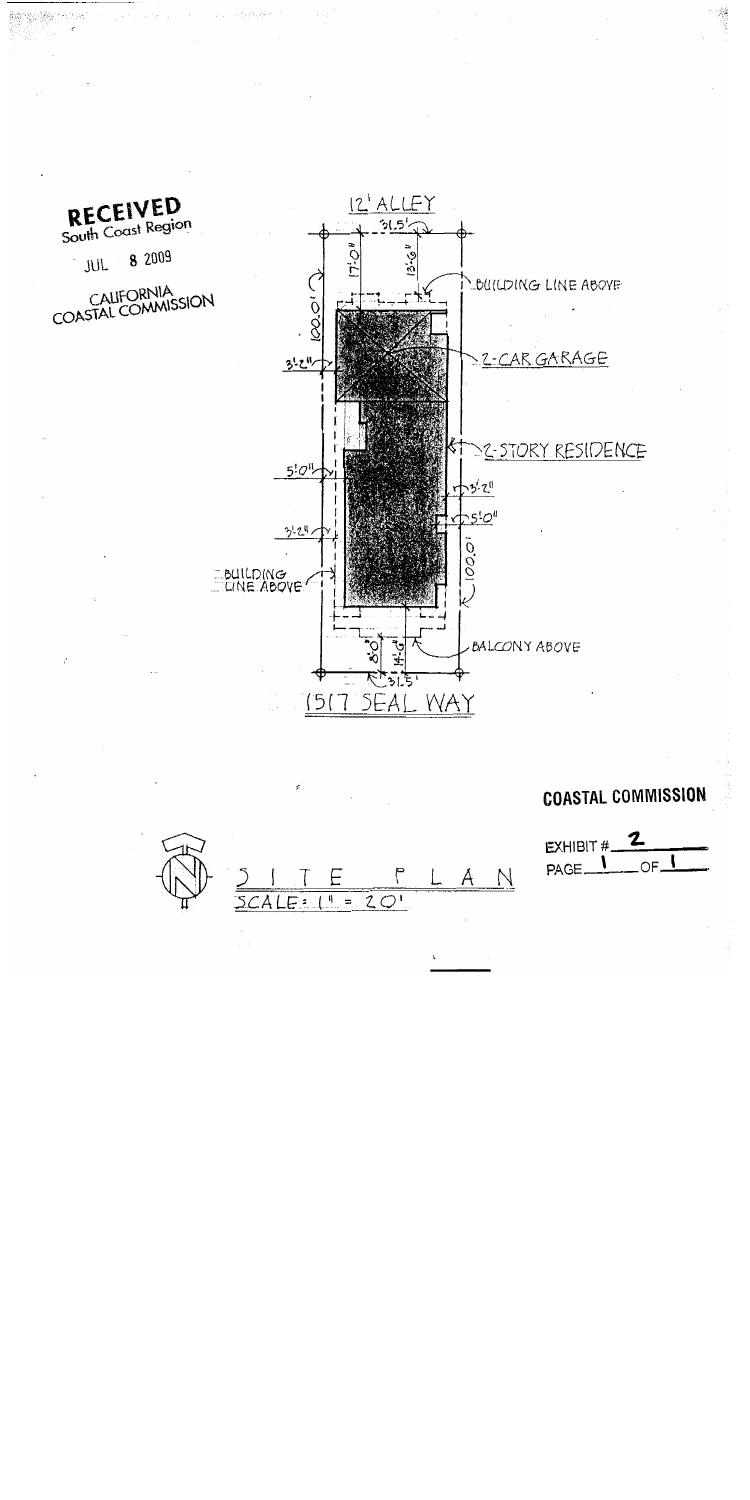

**KEWEIVEN**<br>South Coast Region

SEP 16 2009